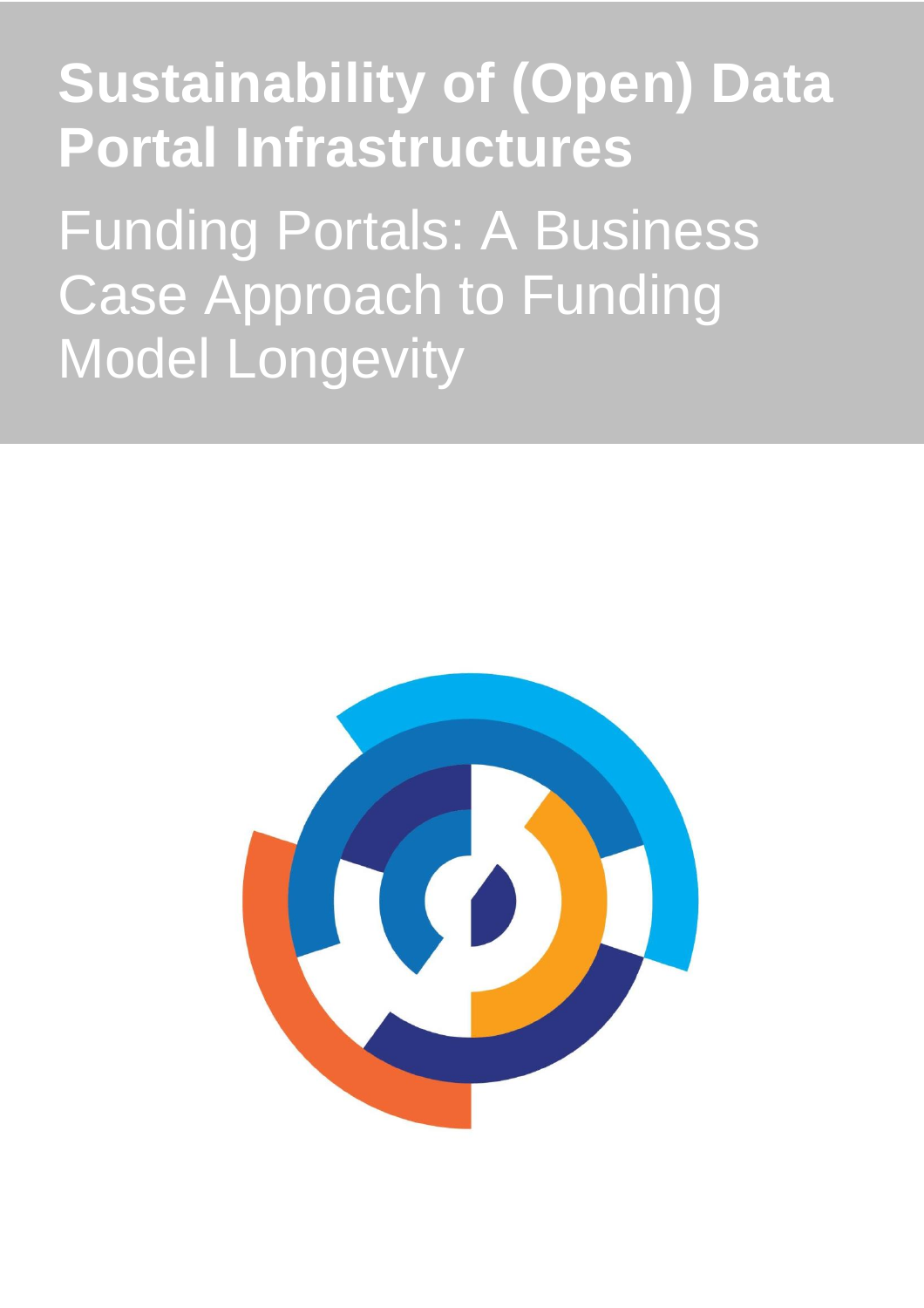This study has been prepared by the University of Southampton as part of the European Data Portal. The European Data Portal is an initiative of the European Commission, implemented with the support of a consortium led by Capgemini Invent, including Intrasoft International, Fraunhofer Fokus, con.terra, Sogeti, 52North, Time.Lex, the Lisbon Council, and the University of Southampton. The Publications Office of the European Union is responsible for contract management of the European Data Portal.

For more information about this paper, please contact:

#### **European Commission**

Directorate General for Communications Networks, Content and Technology Unit G.1 Data Policy and Innovation Daniele Rizzi – Policy Officer Email: [daniele.rizzi@ec.europa.eu](mailto:daniele.rizzi@ec.europa.eu) 

#### **European Data Portal**

Gianfranco Cecconi, European Data Portal Lead Esther Huyer Email: [gianfranco.cecconi@capgemini.com](mailto:gianfranco.cecconi@capgemini.com) Email: [esther.huyer@capgemini.com](mailto:esther.huyer@capgemini.com)

**Written and reviewed by:** Johanna Walker **Elena Simperl** 

Sarah Hewitt Email: [s.hewitt@soton.ac.uk](mailto:s.hewitt@soton.ac.uk)

Email: [j.c.walker@soton.ac.uk](mailto:j.c.walker@soton.ac.uk) Email: [elena.simperl@kcl.ac.uk](mailto:elena.simperl@kcl.ac.uk)

Last update: 02.03.2020 www:<https://europeandataportal.eu/> @: [info@europeandataportal.eu](mailto:info@europeandataportal.eu) 

#### **DISCLAIMER**

By the European Commission, Directorate-General of Communications Networks, Content and Technology. The information and views set out in this publication are those of the author(s) and do not necessarily reflect the official opinion of the Commission. The Commission does not guarantee the accuracy of the data included in this study. Neither the Commission nor any person acting on the Commission's behalf may be held responsible for the use, which may be made of the information contained therein.

Luxembourg: Publications Office of the European Union, 2020 © European Union, 2020



OA-02-20-163-EN-N ISBN: 978-92-78-42146-5 doi: 10.2830/012098



The reuse policy of European Commission documents is implemented by the Commission Decision 2011/833/EU of 12 December 2011 on the reuse of Commission documents (OJ L 330, 14.12.2011, p. 39). Except otherwise noted, the reuse of this document is authorised under a Creative Commons Attribution 4.0 International (CC-BY 4.0) licence [\(https://creativecommons.org/licenses/by/4.0/\)](https://creativecommons.org/licenses/by/4.0/). This means that reuse is allowed provided appropriate credit is given and any changes are indicated.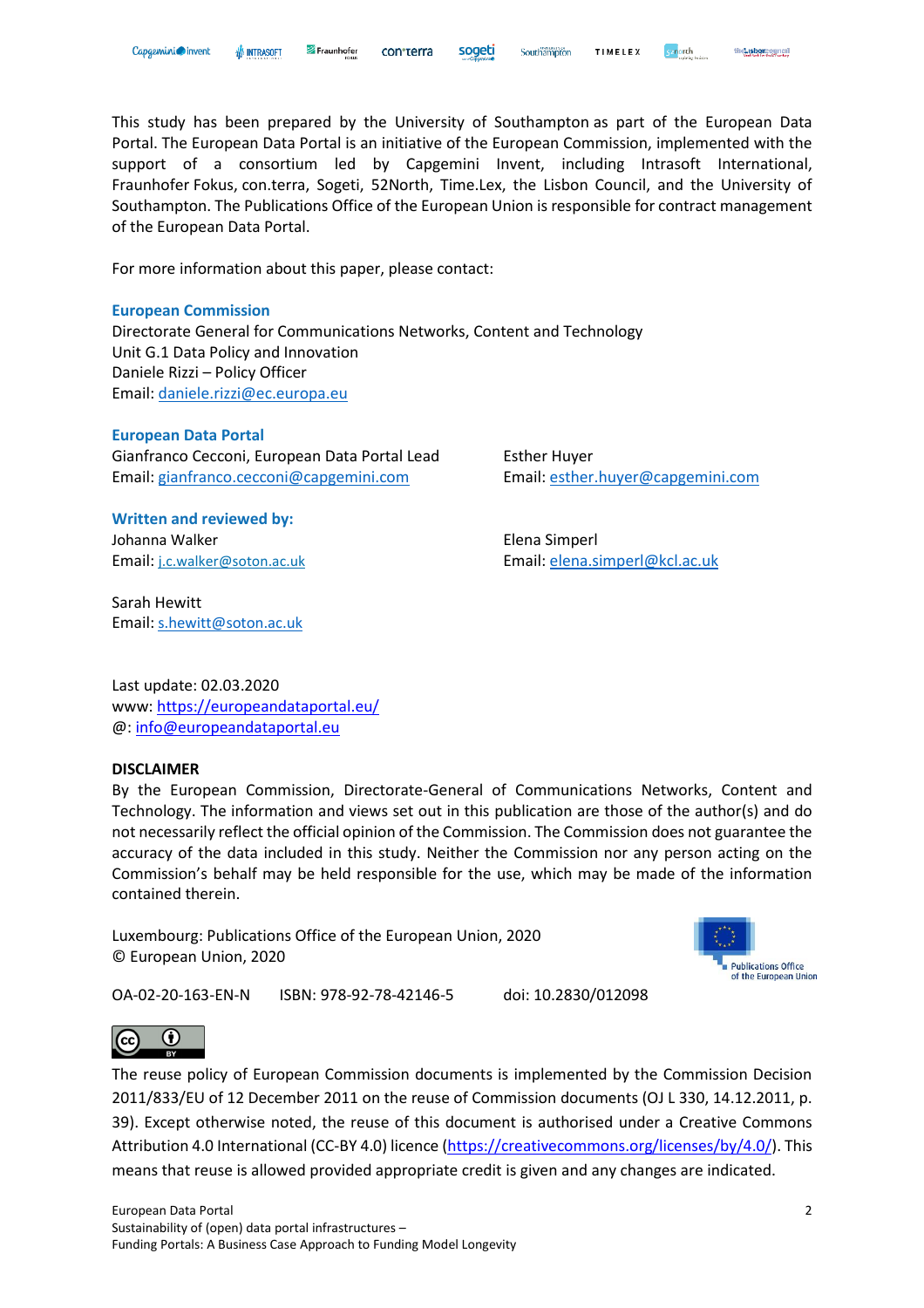Note: this document is part of a series of research reports developed on the topic of "Sustainability of (open) data portal infrastructures", all of which are available on the European Data Portal at <https://www.europeandataportal.eu/en/impact-studies/studies> .

The series is made of the following reports:

- 1. A Summary Overview
- 2. Measuring Use and Impact of Portals
- 3. Developing Microeconomic Indicators Through Open Data Reuse
- 4. Automated Assessment of Indicators and Metrics
- 5. Assessment of Funding Options for Open Data Portal Infrastructures
- 6. Open data Portal Assessment Using User-Oriented Metrics
- 7. Leveraging Distributed Version Control Systems to Create Alternative Portals

## Table of Contents

| $\mathbf 1$ . |                                                                                          |  |
|---------------|------------------------------------------------------------------------------------------|--|
|               |                                                                                          |  |
|               |                                                                                          |  |
|               |                                                                                          |  |
| 2.            |                                                                                          |  |
|               |                                                                                          |  |
|               |                                                                                          |  |
| 3.            |                                                                                          |  |
|               |                                                                                          |  |
|               |                                                                                          |  |
|               |                                                                                          |  |
| 4.            |                                                                                          |  |
|               |                                                                                          |  |
|               | 4.2 Co-funding (sharing governance and technology costs with other cities/regionally) 10 |  |
|               |                                                                                          |  |
|               |                                                                                          |  |
| 5.            |                                                                                          |  |
|               |                                                                                          |  |
|               |                                                                                          |  |
|               |                                                                                          |  |
|               |                                                                                          |  |
| 6.            |                                                                                          |  |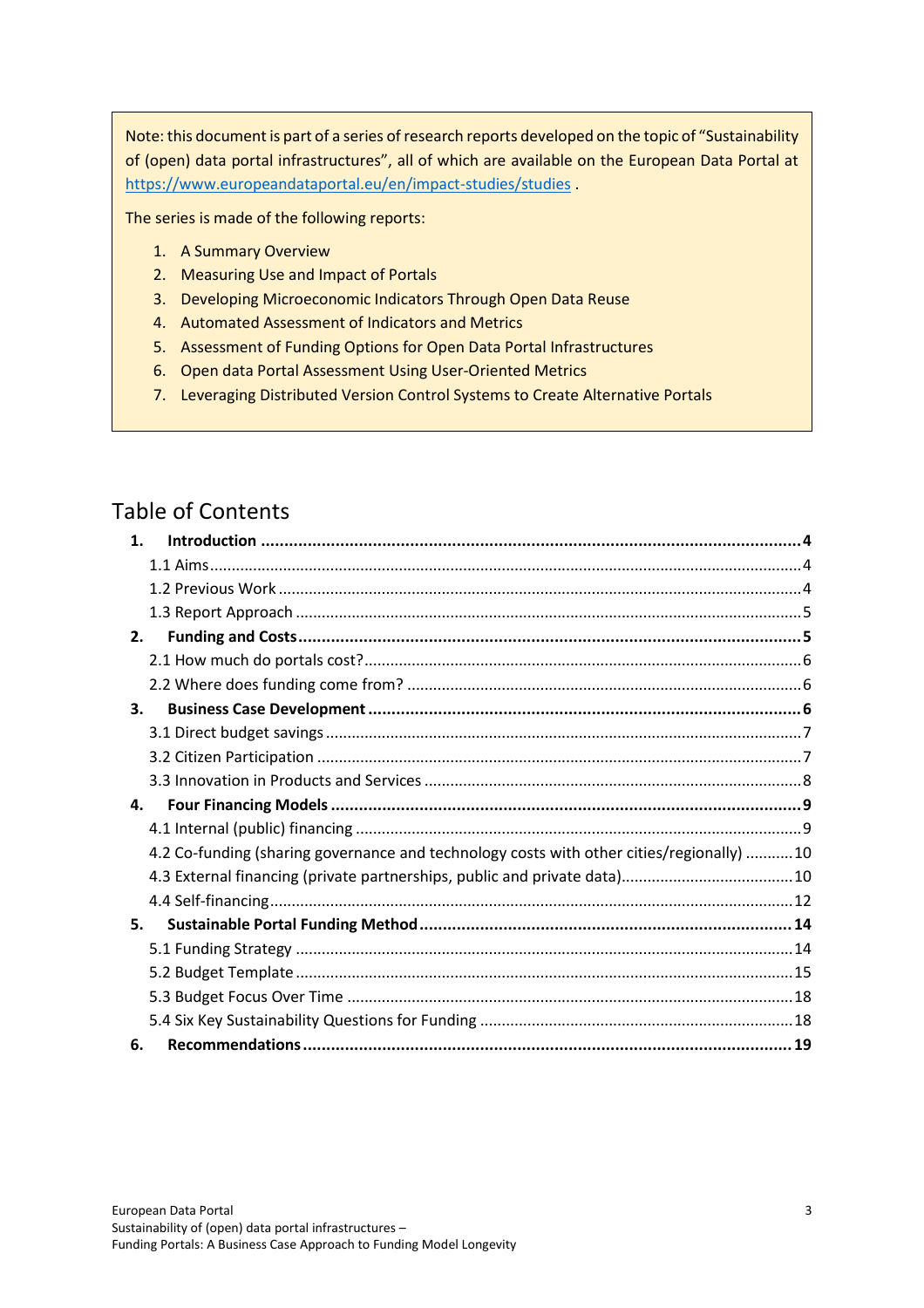## <span id="page-3-0"></span>1. Introduction

## <span id="page-3-1"></span>1.1 Aims

This task seeks to devise a toolkit that explores the various funding models (private/public/hybrid/self) that may be possible for portals and the various activities that might be required in order to provide value for these funding streams. This is in part based on previous work, and built upon to create an actionable guide for portal owners.

## <span id="page-3-2"></span>1.2 Previous Work

The repor[t Digital Infrastructure Sustainability Solutions Framework \(Connecting Europe Facility 2014-](http://publications.europa.eu/resource/cellar/ed6ddbc9-c8f2-11e7-9b01-01aa75ed71a1.0001.01/DOC_1) [2020 Long-Term Sustainability of Digital Service Infrastructures\)](http://publications.europa.eu/resource/cellar/ed6ddbc9-c8f2-11e7-9b01-01aa75ed71a1.0001.01/DOC_1) informed our thinking on public, private, hybrid and self-funded models of financing.

The report [Recommendations for Open Data Portals: From Set up to Sustainability](https://www.europeandataportal.eu/sites/default/files/edp_s3wp4_sustainability_recommendations.pdf) provided key insights, summarised the following;

"*All public sector Open Data portals need financing, both for the infrastructure of the portal and maintenance, as well as any outreach, training and support for publishers and re-users of data that is within the scope of the portal's operations*."

Securing finance for the design and early development of a portal was generally less of a problem for portal owners. Long-term funding to cover items such as maintenance and improvements (including bug fixing) was reported as more difficult for the portal owners interviewed for the report. A known budget, covering short, medium and long-term goals and strategies gives all parties confidence in the sustainability of the project. The report further recommends that the funding strategy is open, and that the priorities align with those of the funders.

In countries where Open Data is considered to be "*an essential public service, and provided for in law"* funding is usually 100% from public funds. For other countries, the funding is more likely to be mixed i.e. public and private funding. One potential revenue source might be the data itself, although the ODI 'strongly advises against' portals charging for data, as a key point of an open data portal is that data should be freely available to all. Where portal owners can consider charging is for value-added services such as training courses for users and/or publishers, or data analytics services. However, care should be taken that these activities do not adversely affect data users downstream.

However, as with any funding model, regardless of the source of funding, it is important to "*perform, commission or identify research into the impact of your portal's current or potential activities".* Monitoring and measuring the impact of publishing open data is closely bound up with other aspects such as governance, but also links back to the idea of getting publishers and users together to address specific challenges. Much useful knowledge might be gathered from such activities, and should be recorded for use in on-going applications for funding.

The follow-on report, *[Ensuring the Economic Sustainability of Open Data Portals \(2018\)](https://www.europeandataportal.eu/sites/default/files/s3wp4_sustainability_recommendations_ii.pdf)* provided key recommendations for open data financing, including:

- Exploring freemium models
- Investing in promotion of re-use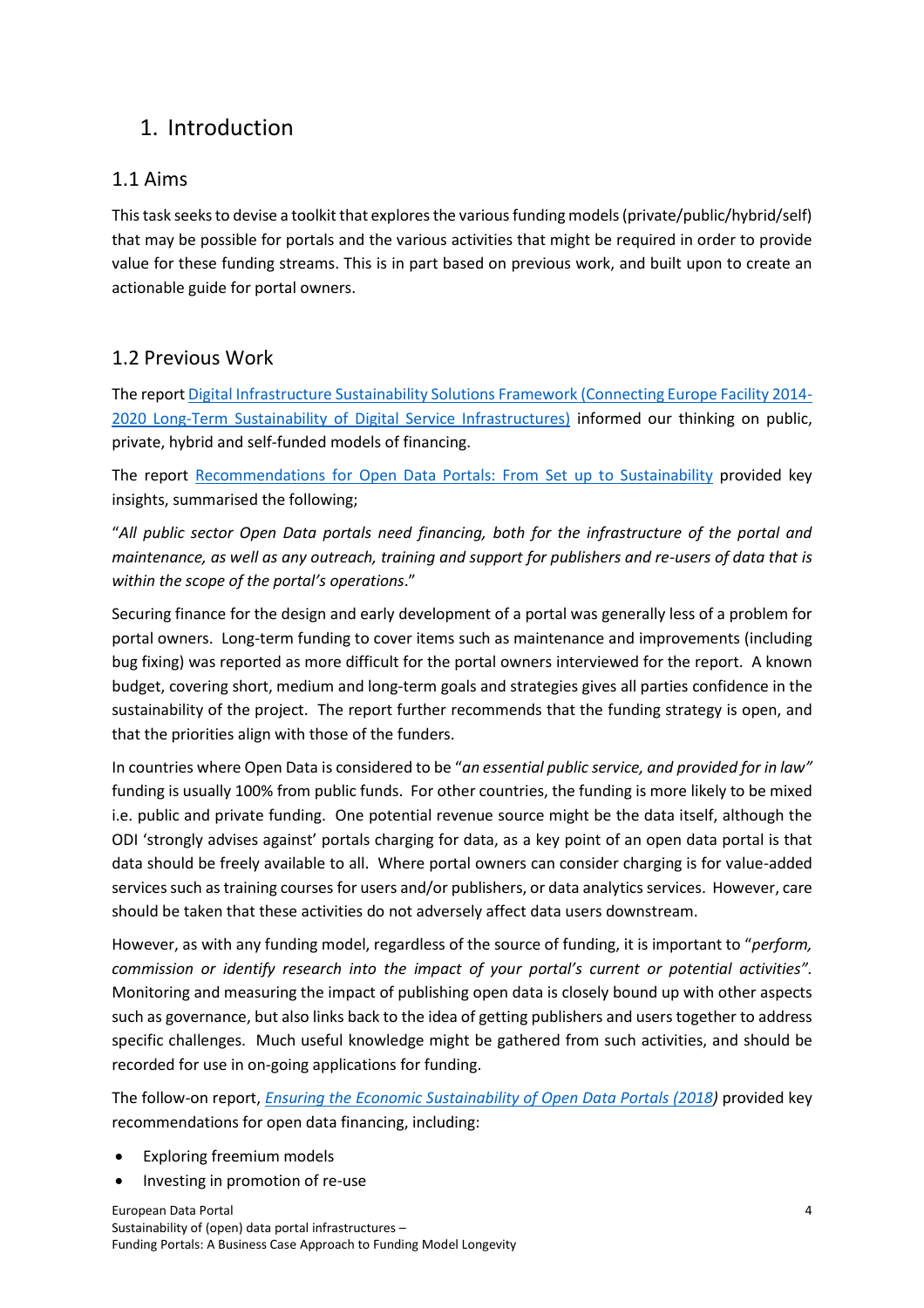- Sharing cost-burden and innovation strategies with other portals
- Facilitating monitoring of use

### <span id="page-4-0"></span>1.3 Report Approach

This report is structured as follows: firstly, we present key issues of funding and costs of portals that set the background to the report.

Next, we demonstrate how business cases can assist portals in a. identifying the purpose, and therefore the impact, of their portal, and b. in identifying the appropriate funding strategy. We provide examples of business cases for portals enabling direct budget savings, citizen participation and service innovation in the public sector.

Having established these drivers for portals, we then present 4 funding models, derived from previous work, and show how these can be matched effectively to appropriate business cases, as not all funding strategies are appropriate to all portal business cases. Finally, we show how portals can use these tools to develop a funding strategy, and present our Sustainable Funding Method. As part of this we include a budget template and identify the 6 key questions for sustainable financing.

# <span id="page-4-1"></span>2. Funding and Costs

From the previous reports, we identified 20 dimensions of open data portal financing. This allowed us to critically analyse exactly what the recommendations were reflecting, and to derive a broad list of cost activities for investigation.

| <b>Strategy</b>    | Short, medium<br>and long term<br>goals                 | Prioritisation                                          |                                                                                    |                                                           |                             |                   |
|--------------------|---------------------------------------------------------|---------------------------------------------------------|------------------------------------------------------------------------------------|-----------------------------------------------------------|-----------------------------|-------------------|
| <b>Build</b>       | Design<br>and<br>User<br>Experience                     | Development                                             | Infrastructure                                                                     |                                                           |                             |                   |
| <b>Operations</b>  | Portal<br>operations<br>(inc<br>user<br>engagement)     | Maintenance<br>and<br>improvements                      | Data provision                                                                     | Outreach,<br>training<br>and<br>support for<br>publishers | Known<br>staffing<br>budget | Data<br>analytics |
| <b>Support Use</b> | Outreach,<br>training<br>and<br>for<br>support<br>users | Incentivising<br>use                                    | Value-added<br>services                                                            |                                                           |                             |                   |
| <b>Measurement</b> | Monitoring of<br>and<br>use<br>impact                   | Measurement<br>of<br>and<br>use<br>impact<br>(research) | Recording and<br>management<br>of<br>activities,<br>measurements<br>and monitoring |                                                           |                             |                   |
| Income             | (Freemium)<br>Revenue                                   |                                                         |                                                                                    |                                                           |                             |                   |

*Figure 1: Open Data Portal Cost Activities*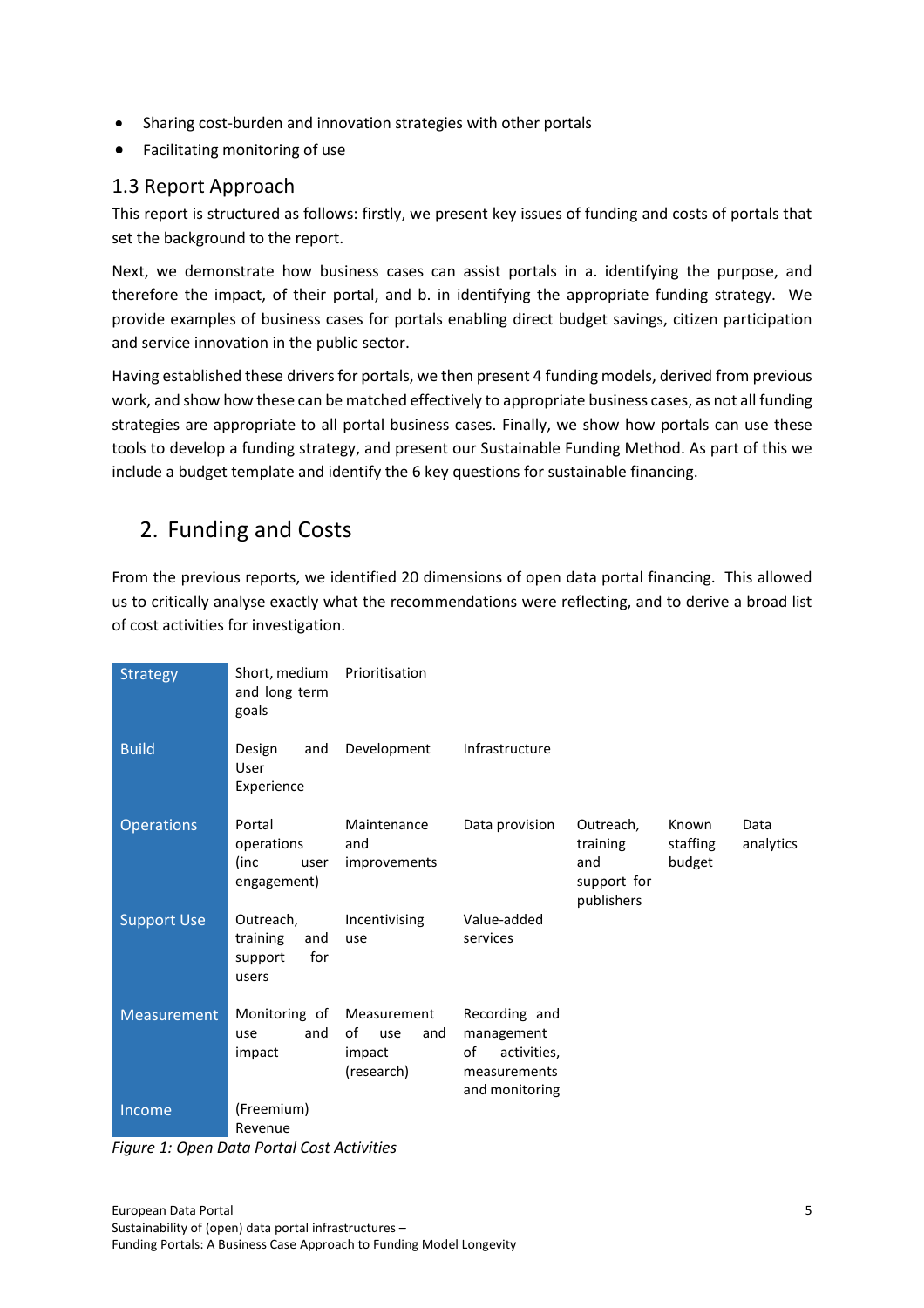## <span id="page-5-0"></span>2.1 How much do portals cost?

Both the simple and more complicated answer to this question is, 'How long is a piece of string?' In most situations, such as with the Austrian national portal, data.gov.at, the cost of some key activities (in this case, the preparation of data for publication) was not tracked, so the true cost is not known.<sup>1</sup> Secondly, some costs may be specific to certain portals. When the Helsinki Region Infoshare portal was built, they had to create an open data license as Finland did not have one<sup>2</sup>. Portals may also incur hidden costs. In California, this included spending more than \$756,000 over three years to enable internal interaction with the open data portal, inventorying of the Department of Insurance's data and the redaction of information that was not appropriate for publication.3 Our research identified the following as costs that portal owners had not considered when launching: the cost of changing business processes to accommodate the portal and data; the implementation cost of open source components and the implementation of a data management strategy and plan. Finally, in each case, the cost of hosting and accessing data will vary immensely depending on the size of the datasets, the format, the type and frequency of access and, of course, aspects of the contract negotiated with any relevant technology provider. It may not be possible to have a firm idea of what these may be before embarking on building the portal.

## <span id="page-5-1"></span>2.2 Where does funding come from?

In the vast majority of cases, activities are funded by government departments. Nationally this has largely been from transparency budgets or municipal IT departments. Most digital service infrastructures currently lack a strategy to becoming financially sustainable. Barbero et al. (2018) find that few are financially sustainable, and some - including Public Open Data - have no basis for *becoming* financially sustainable either.

The 2018 Open Data Maturity report found that similarly, the cost of actually running portals is subsumed into wider open data strategy funding, and no national governments were identifying the cost of sustaining an open data portal as its own activity.<sup>4</sup> Further, no alternative funding models had been explored.

As member states are required to publish certain data, and it is therefore understandable as a regulatory cost, this somewhat explains this cross-state hesitation to explore funding from other angles. However, this 'compliance' approach obscures the possibility of understanding the funding of open data from a more sustainable point of view, which can be developed using a business case.

# <span id="page-5-2"></span>3. Business Case Development

A business case is a justification for investment in a project or process based on the expected commercial benefit. Having a business case not only ensures that intended impact (and how it will be

European Data Portal

Sustainability of (open) data portal infrastructures –

<sup>1</sup> <https://www.w3.org/2013/share-psi/workshop/krems/report>

<sup>2</sup> https://joinup.ec.europa.eu/collection/open-government/document/helsinki-region-infoshare-serviceopens-city-data-helsinki-region-infoshare-hri

<sup>3</sup> https://www.governing.com/columns/tech-talk/gov-open-data-cost-problems.html

<sup>4</sup> https://www.europeandataportal.eu/sites/default/files/edp\_landscaping\_insight\_report\_n4\_2018.pdf

Funding Portals: A Business Case Approach to Funding Model Longevity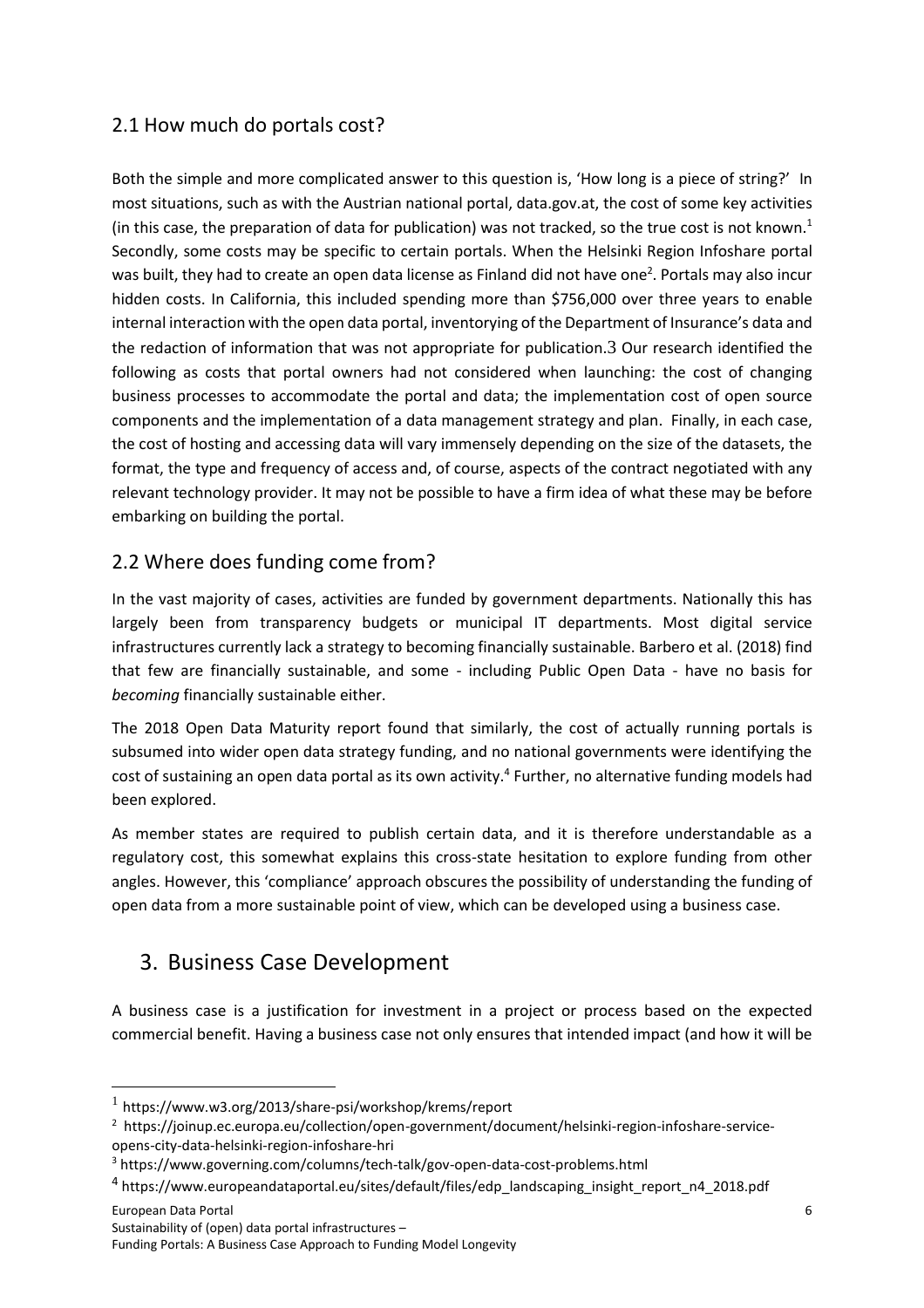measured) is written into the portal strategy from the beginning, but it also promotes accountability, and moves portals away from the "it's just funded from our IT budget" approach.

Below we present three different business cases for opening up data: making savings to the budget; encouraging citizen participation and innovating products and services. We give an example of each.

## <span id="page-6-0"></span>3.1 Direct budget savings

### *Helsinki Region Infoshare*

According to the City of Helsinki<sup>5</sup>, opening up city purchasing data has resulted in budget savings of 1-2 percent. This 'total transparency' has engaged new audiences with the city administration and encouraged civil servants to ensure their procurement is fully fair and obtains the best value. Additionally, releasing and using open data via open APIs has saved time and staff effort. Consequently, the annual cost of providing the service is relatively low for the benefits, especially when secondary benefits such as increasing trust or providing or enabling better services for citizens are factored in.

While the initial pilot stage, which lasted 2 and a half years, cost around 1 million euros, the annual cost is 60.000 euros, split across the 4 partners.

Initial Funding: SITRA, the Finnish Innovation Fund; Finnish Ministry of Finance municipality cooperation grant

Current Funding: Cities of Helsinki, Vantaa, Espoo and Kauniainenc

Publishers: Multiple departments across the cities

### <span id="page-6-1"></span>3.2 Citizen Participation

#### *Data Mill North*

Data Mill North<sup>6</sup> began life as Leeds Data Mill, which tried to bridge the gap between decreasing resources and increasing demand for public services. The aim was to enable citizens and organisations to become digital social entrepreneurs who were aware of the relationships between the city's services and businesses. This required open data from multiple sources to be combined in one site.

This led to a naturally collaborative approach. The site grew larger and extended to include nearby Bradford. As the pooled data grew, so did the idea of pooling other resources including funding. Eventually, the site was extended to include data from the entire north of England.

 $5$  https://hri.fi > en\_gb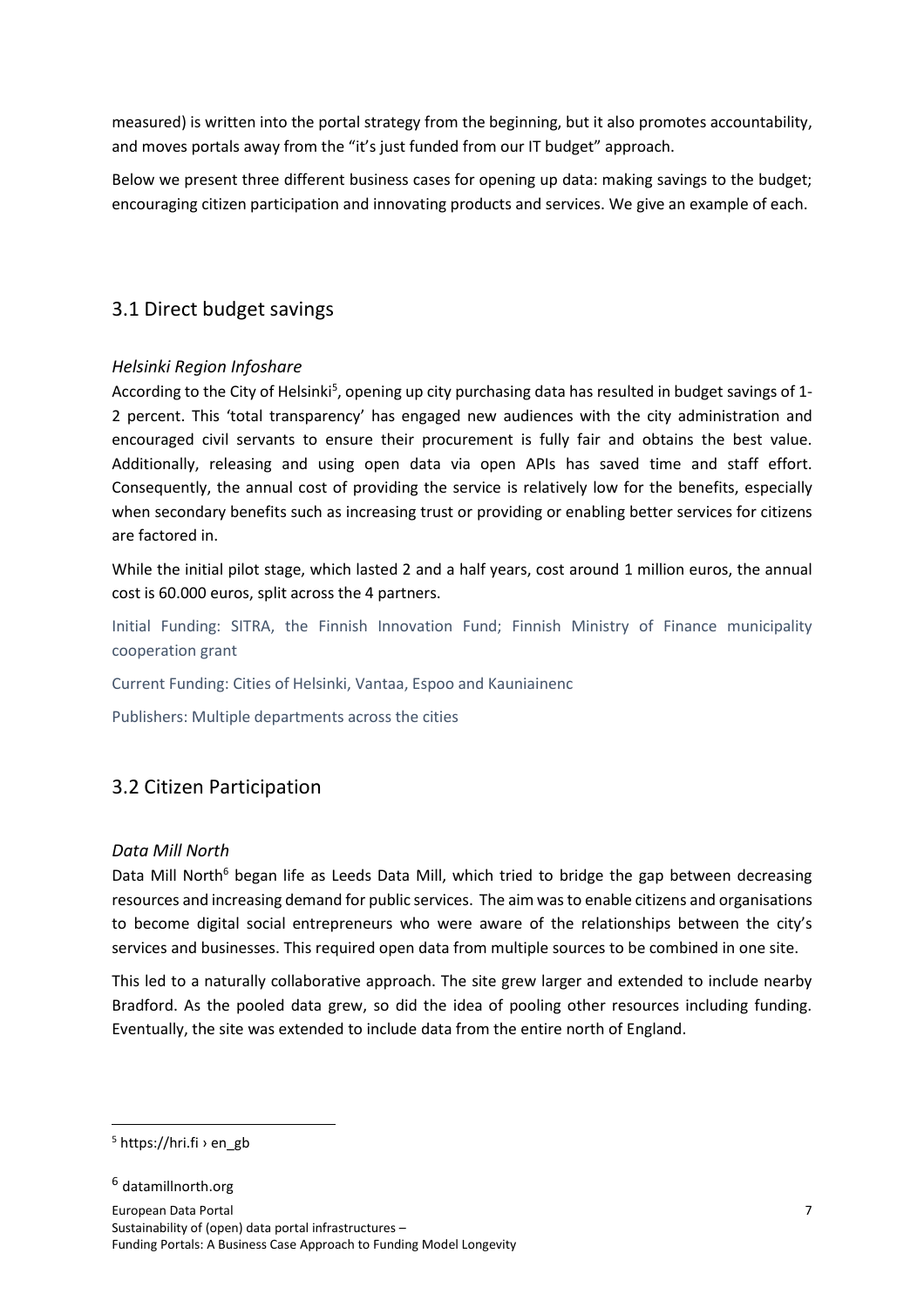Initial Funding; Cabinet Office Release of Data Fund

Current Funding: Repository partners

Publishers: 63 data owners and publishers across the north of England

## <span id="page-7-0"></span>3.3 Innovation in Products and Services

### *SCIFI*

The Smart Cities Open Data Reuse (SCORE) and the Smart Cities Innovation Framework Implementation (SCIFI) $^7$  projects used public-private innovation processes to create new services with open data. Data in SCIFI is published on the project hub (FIWARE) to enable cities without existing portals to participate in the innovation.

These business cases identified the following information:

a brief description of the problem;

KPIs that would be used to assess if the problem was solved;

the root causes of the problem;

who was affected;

what was the scale of the problem;

who the 'problem owner' was;

who the political sponsor was;

the stakeholders;

who had been consulted about this;

the link to the relevant part of the policy plan;

the resources that could be committed.

In any business case, there is a need to define a 'do nothing' scenario, to assess the comparative value of not investing. In these business cases, the leads were challenged to find other existing technical solutions, ie, to see if the problem could be solved without actually opening data.

Initial Funding: Interreg 2Seas programme, internal IT budgets, private companies

Current Funding: N/A (still in initial phases)

Publishers: Gemeente Delft, Stad Mechelen, Stad Bruges, Ville de Saint Quentin

European Data Portal

Sustainability of (open) data portal infrastructures –

Funding Portals: A Business Case Approach to Funding Model Longevity

<sup>7</sup> www.smartcityinnovation.eu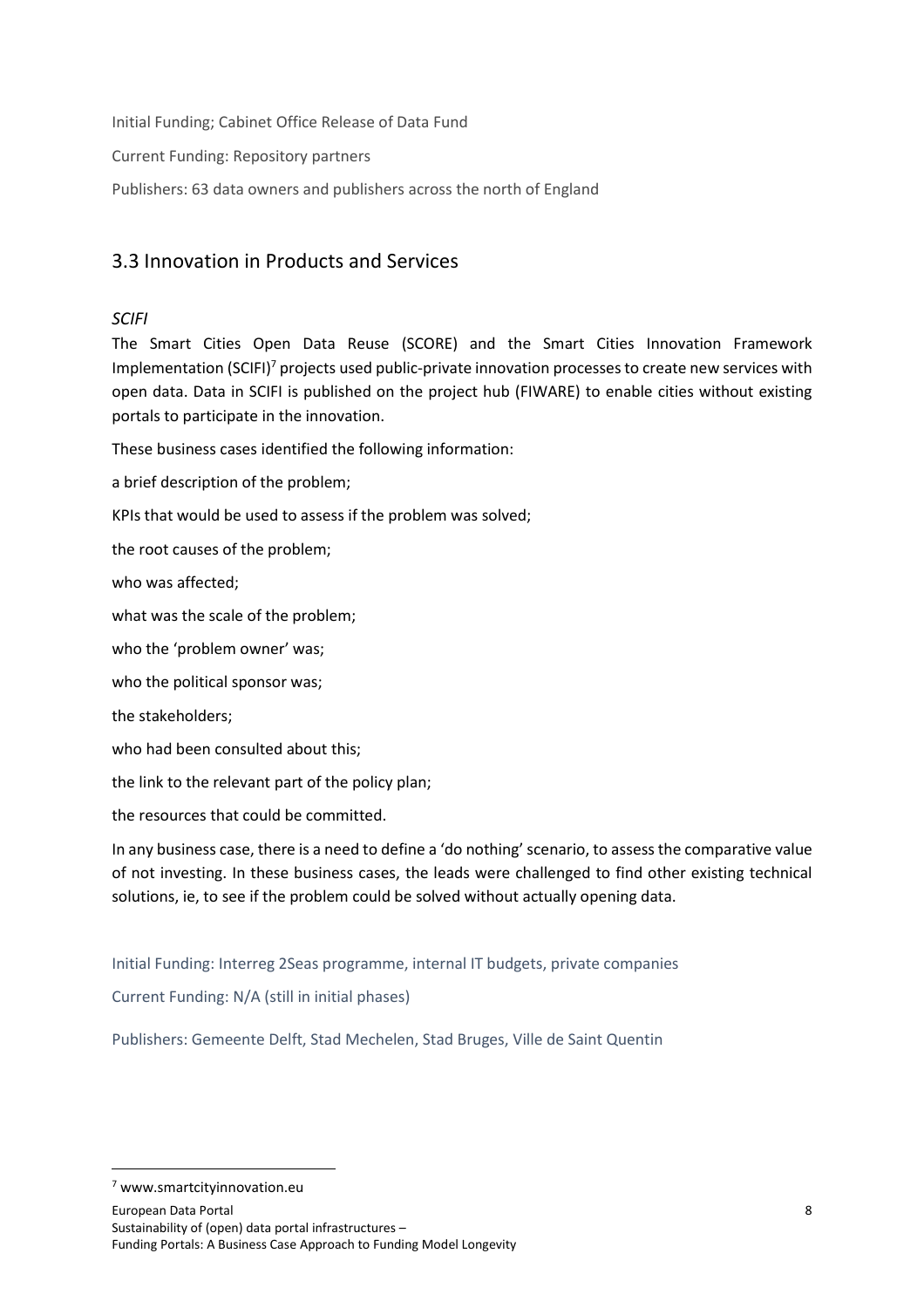## <span id="page-8-0"></span>4. Four Financing Models

The choice of business case will influence the practical decisions about which kind of financing model is most appropriate. In this section, we review four financing models and ask how they might work in practice.

## <span id="page-8-1"></span>4.1 Internal (public) financing



Open Data Portals are not always well planned. The planning that does happen often goes into technical infrastructure and staff; while initial set-up costs may be budgeted, the financing the platform in the long term is not considered in much depth.

Our workshop found that open data portals are financed out of internal IT budgets, rather than being assigned a budget of their own; there was also no evidence of planning for current and future funding needs. This may be due to the fact that many open data portals in municipalities are required by law, and therefore seen as a necessity that is budgeted, e.g. by the responsible council, to meet external requirements, but with no intention to develop a business plan. If the open data portal is in the hands of an area that does not traditionally deal with revenues (such as an IT department), this is not particularly unusual.

Internal financing of a portal, either cross-subsidised or as a regulatory cost, is therefore the status quo. It is sustainable to the extent that it is a regulatory cost and will therefore be included in budgets going forward. However, this leaves less space for development and innovation.

Internal financing should not be seen as the easy or fall back option, but should be approached with the same care and planning as external finance acquisition.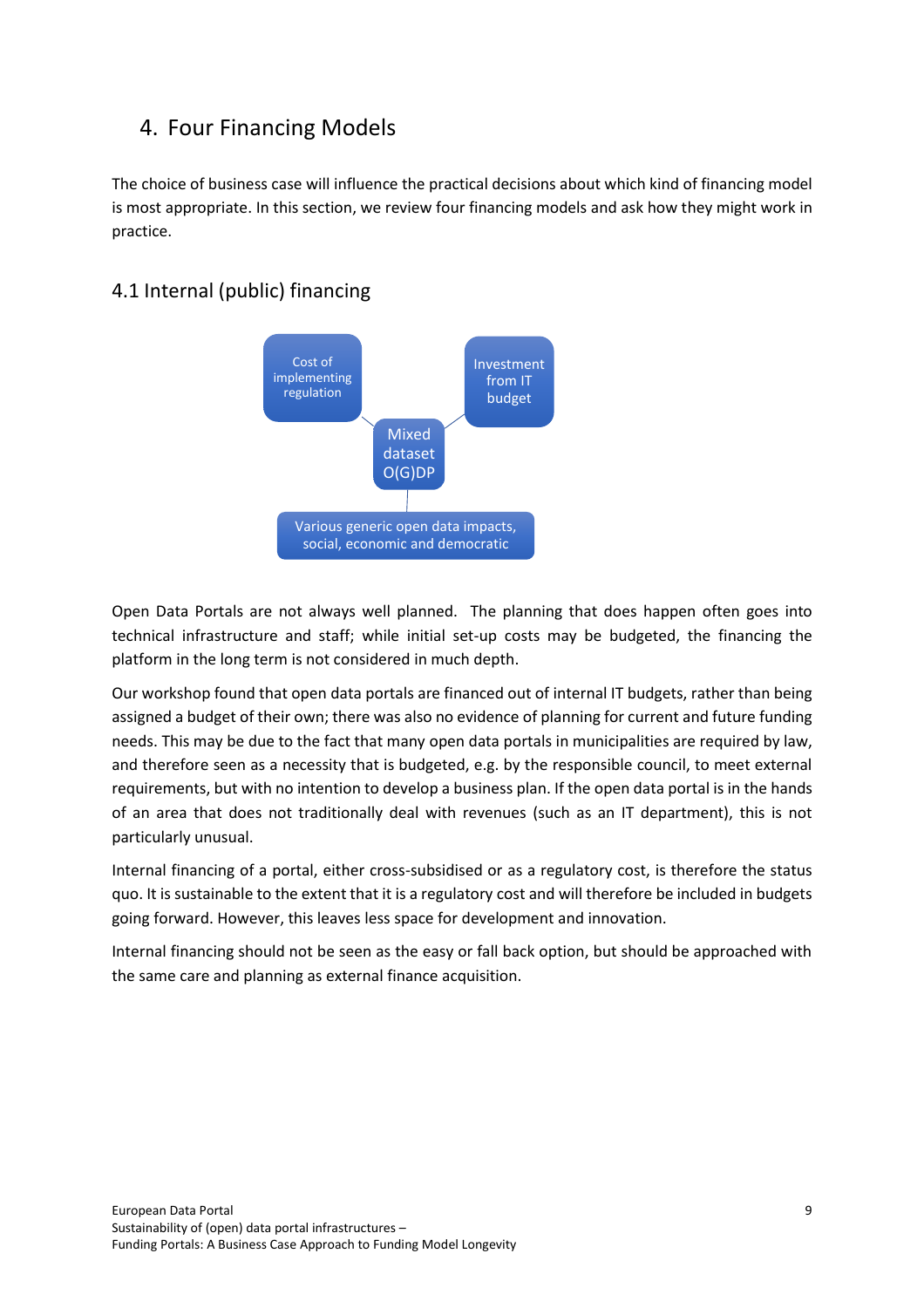<span id="page-9-0"></span>4.2 Co-funding (sharing governance and technology costs with other cities/regionally)



This is a funding format that works particularly well for cities. As can be seen from the examples in the business cases above, a number of portals at a sub national level are using this approach. Many smaller and mid-size cities in northern Europe already combine IT costs so this approach is well aligned. The secondary benefits are not simply that the finances are shared, but that data is pooled and therefore easier to locate and breaks down traditional local authority boundaries. This sharing supports the drive towards Smart Regions.

*Co funding also means a clear decision making process and there may be some additional costs of agreements/contracts or a way to reduce these will have to be agreed. There must be consensus on what will be shared.* If cities have very different motives to share data this may mean that tracking of benefits becomes more complicated. In this approach, it is vital to consider data standardisation.

## <span id="page-9-1"></span>4.3 External financing (private partnerships, public and private data)

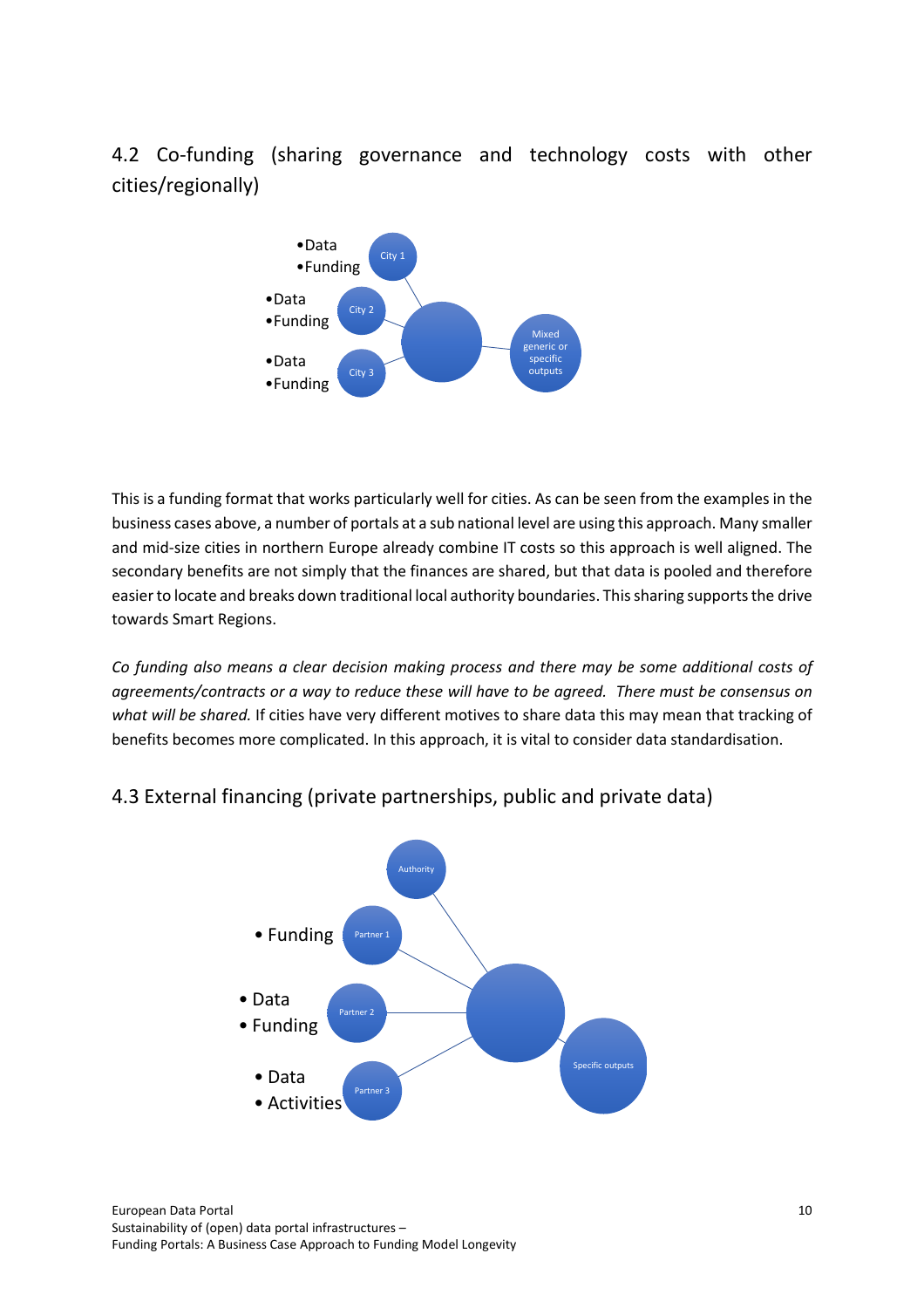Combining government and privately held data has long been the Holy Grail of open data publishing. However, while the dominant portals have been open government data (OGD), there have been excellent (and often regulatory) reasons that such portals do not give the appearance of being influenced by corporate finance. Equally, there have been few compelling reasons for commercial organisations to investigate this directly.

However, the growth of smart city services is likely to change this. Where data about public activities is being collected by private companies, this is sharing the cost of collecting or generating the data. Further, it may generate legitimacy for (appropriate) data to be shared in a public sector controlled open data portal. In Flanders, 9 cities are working with innovation company IMEC to develop a smart region which includes mixing public and private data based on linked data.

Collaborative open data projects are not uncommon in regions of North America. The Manitoba collaborative data project the Social Planning Council of Winnipeg, the University of Manitoba, the University of Winnipeg, the International Institute of Sustainable Development), and the Winnipeg Regional Health Authority. The Western Pennsylvania Regional Data Center is a partnership between Allegheny County, the City of Pittsburgh and the University of Pittsburgh.

### *Case Study: MaRS Discovery District*

The Open Data Portal of Ontario was built as part of a public-private partnership that established the not-for-profit corporation MaRS Discovery District. MaRS is a Regional Innovation Centre that assists entrepreneurs in founding successful global businesses from Canada's science, technology and social innovation. MaRS-supported startup GDP contribution since 2008 is 11.7bn Canadian dollars.

### *Case Study: St Quentin and the Smart Cities Innovation Framework Implementation*

St Quentin is a mid-sized city in northern France. As part of the Interreg 2Seas project Smart Cities Innovation Framework Implementation (SCIFI) it is working with the small to medium enterprise (SME) Element.io to develop a watering optimization system for St Quentin's parks and sports green spaces. Part of the aim of SCIFI is to encourage cities to open their data for these kind of innovative products and services that will benefit citizens.

The Element.io solution uses 6 different datasets. Two of these, including weather data, are open datasets published by external bodies. One, a calendar of bookings of the spaces, is used in the solution but is not published anywhere nor considered suitable for opening in the long term as it is considered to pose a security risk. The last three are all sensor data, which is being collected and published on data portal that is internal to SCIFI. Of these, one set is important only to Element.io, but the other sets of data can be considered for full opening later.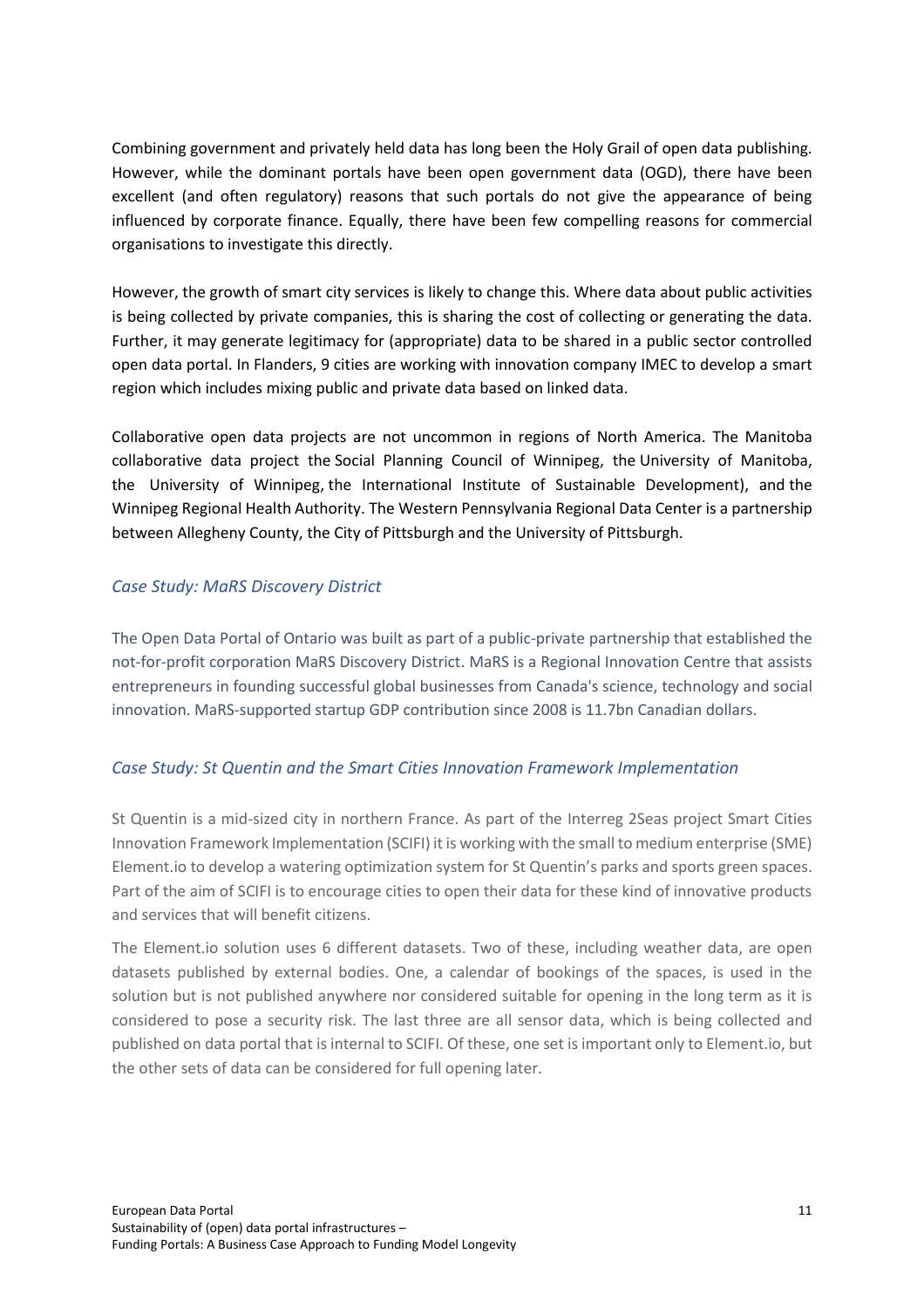## <span id="page-11-0"></span>4.4 Self-financing



A key recommendation from the previous report was that in order to generate revenue to support financial sustainability, open data portals could charge for either data, services, or tool using a freemium model. This could, for example, be based on data quality, with higher quality datasets which cost more to produce and maintain - being charged for while lower quality sets could be either free or available at lower costs.

Distinguishing which data could or should be charged requires a good measure of their quality and use; this approach will only be successful if the data quality is sufficient, and there are users who can both use the data and afford to pay for it. This may not be the case for a single municipality; payments may be combined with co-funding models, e.g. with several municipalities setting up a portal together and offering higher quality datasets for a price. Fundamentally, for many data publishers, especially those that do not have high value datasets, or only a few high value datasets, this is simply not practical. The risks of provision include having to hire highly skilled employees to deliver the enhanced datasets, while most likely experiencing inconsistency of demand.

Where data sets need substantial enhancement or improvement to increase their value, portal owners need to be sure that they, not the market, are best place to add that value. This is largely outside of the business of most governments, and therefore the provision of enhanced, curated data is often fulfilled by private operators, such as Open Corporates in the UK or Spazio Dati in Italy.

What can possibly be charged for, and sounds more plausible in the context of the vast amount of sensor data that is anticipated in the near future, is the provision of streamed Internet of Things data. Ensuring close to 100% levels of data availability is costly and can reasonably be charged for.

However, in some cases it is possible to identify a third self-financing model, in situations where the provision of data has increased services to end users and customers so effectively that it has increased revenue directly. Deloitte estimate (conservatively) that the increase in revenue to Transport for London generated by 80 open data streams offered through one unified API is  $£20$ million.<sup>8</sup>

Sustainability of (open) data portal infrastructures –

Funding Portals: A Business Case Approach to Funding Model Longevity

<sup>8</sup> https://tfl.gov.uk/info-for/media/press-releases/2017/october/tfl-s-free-open-data-boosts-london-seconomy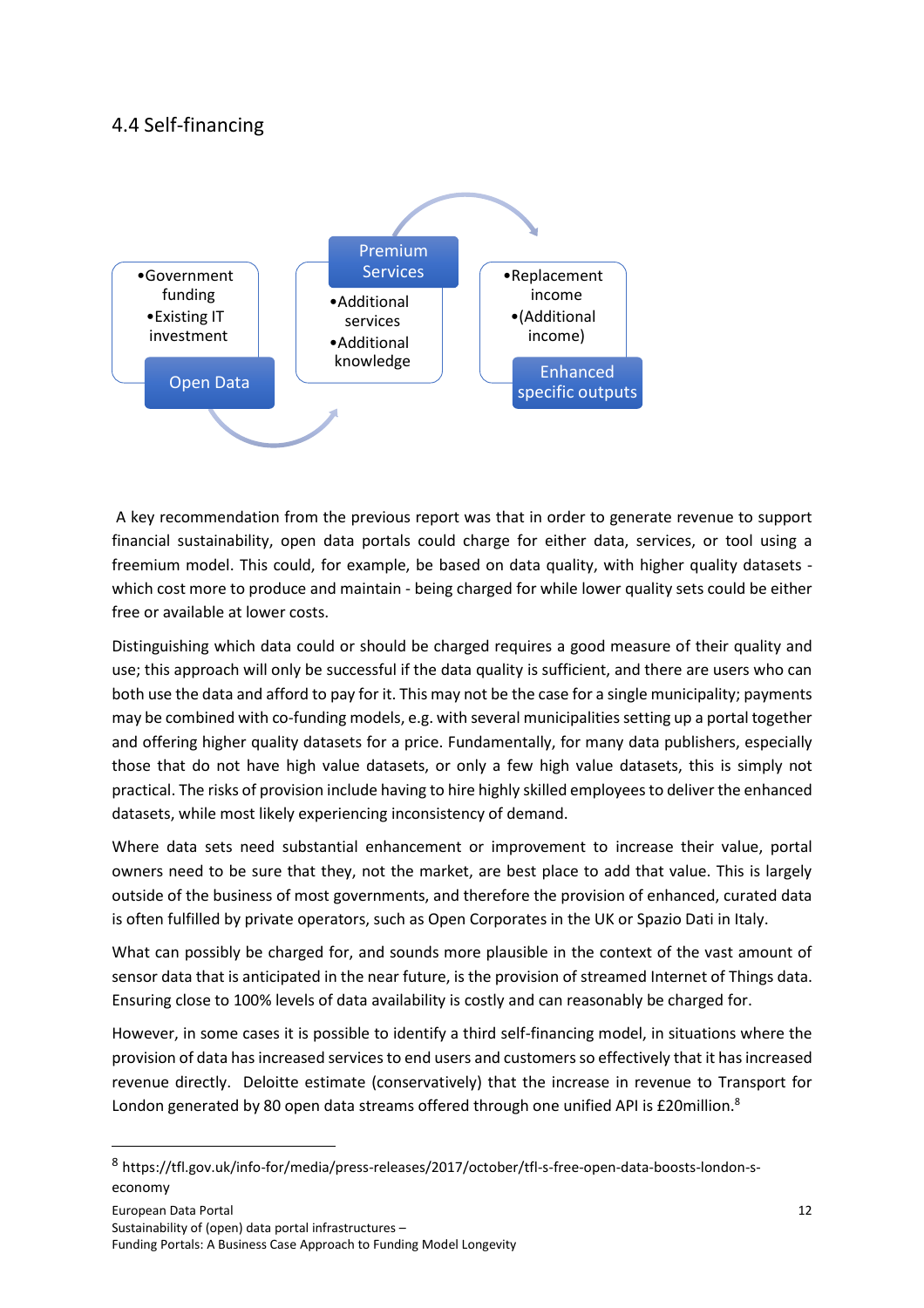An interesting question arises when the data is being provided by revenue generating agencies. National Mapping and Cadastral Agencies are usually mandated to generate sufficient income to cover their costs. While many are compensated by central government to provide open data, it is possible to use small scale open data as a 'taster' to promote sales of large scale data.<sup>9</sup>

#### *Case Study: Finnish Meteorological Institute.*

Meteorological data is some of the most well-established and proven open data. In the US, where meteorological data has been available for free for many years, growth in the market for weather forecasting services grew by 17% per annum between 1999 and 2006. In Europe, the comparable figure was just 5%  $p.a^{10}$  The Finnish Meteorological Institute has made all its basic weather data open for free, and has successfully implemented a premium service on top. This includes the FMI searching for and supplying datasets; tailoring datasets; and advice and consultancy around the datasets.

From the literature, it is plausible that the chances of successfully offering a freemium service are increased for single focus portals (weather, geographic, transport data, as shown above) which operate in an area that has traditionally been a revenue generator rather than solely a cost centre.

#### *Case Study: Bath:Hacked*

"We have no formal funding and live mostly on miracles. We guarantee to respond well to any/all offers of event sponsorship," says the Bath:Hacked website. Bath:Hacked began as a group who created their own mapping data, in response to government control of official mapping data. Since then they have grown to address a number of problems including air pollution: each issue creates its own set of activities and attracts its own funding.

<span id="page-12-0"></span>Bath:Hacked has an extra challenge financially - as a group that does not actually own data, there are potentially extensive costs of generating and collecting these. It has responded with numerous strategies, including: sub-setting national datasets to produce locally useful versions; reaching out to local businesses to attract privately-held data, and engaging with citizens who have been cataloguing and curating local information.

European Data Portal Sustainability of (open) data portal infrastructures –

Funding Portals: A Business Case Approach to Funding Model Longevity

<sup>&</sup>lt;sup>9</sup> http://www.eurosdr.net/sites/default/files/images/inline/20170918-eurosdr\_workshopnmcas\_and\_open\_data\_survey\_2017\_fwd.pdf

<sup>10</sup> https://www.w3.org/2013/share-psi/workshop/krems/report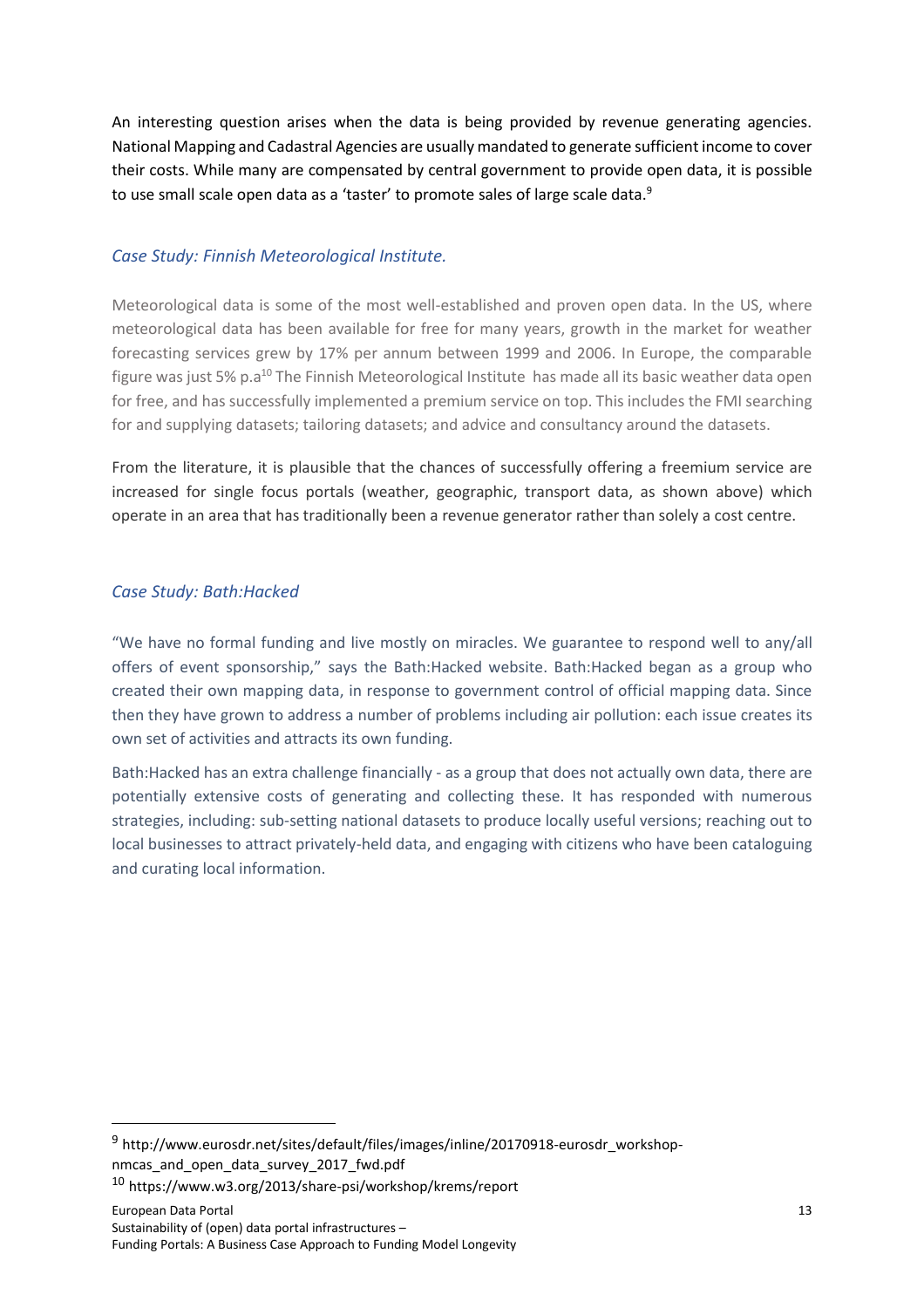# 5. Sustainable Portal Funding Method

### **Create the business case -> devise funding strategy -> plan launch and ongoing budgets**

## <span id="page-13-0"></span>5.1 Funding Strategy

The first step to creating and maintaining a sustainable portal is to develop the business case. Next, we have devised a series of questions that should be answered in order to ensure that all funding requirements, and elements of the portal that impact on this, have been considered. Completion of this will establish the funding strategy.

| $\mathbf{1}$   | What is your overall budget? How is it managed? By whom?                                         |  |  |  |
|----------------|--------------------------------------------------------------------------------------------------|--|--|--|
| $\overline{2}$ | What are your priorities? How will you ensure your priorities (training, support for publishers, |  |  |  |
|                | user engagement) align with those of your funding source(s)?                                     |  |  |  |
| 3              | How will you identify, monitor and measure the impact of your portal's                           |  |  |  |
|                | current or potential activities, to develop and support a business case for future funding?      |  |  |  |
| 4              | What short-, medium- and long-term funding needs are you anticipating? What                      |  |  |  |
|                | have you planned for? What do you need to plan for?                                              |  |  |  |
| 5              | How will you be open about your funding strategy, so that people publishing and accessing        |  |  |  |
|                | data from the portal can identify future needs, use cases and potential funding shortfalls?      |  |  |  |
| 6              | Can users help finance open data? Could this be through some form of                             |  |  |  |
|                | (measurable) cost reduction?                                                                     |  |  |  |
| $\overline{7}$ | Who will fund ongoing costs?                                                                     |  |  |  |
|                |                                                                                                  |  |  |  |
| 8              | How will you monitor and measure impact?                                                         |  |  |  |
| 9              | How will you record your progress? Who will be the audience for this? How might                  |  |  |  |
|                | this impact funding?                                                                             |  |  |  |
| 10             | What does 'data quality' mean? How will you get and retain good quality data?                    |  |  |  |
| 11             | How will you fund the maintenance of your portal? How will you deal with requests                |  |  |  |
|                | for data and/or other services?                                                                  |  |  |  |
| 12             | How will identify the community you are serving? How will you engage your community?             |  |  |  |
|                | How will this be funded? How will you measure impact?                                            |  |  |  |
| 13             | Can you charge for data? What kind of services do you think this might imply?                    |  |  |  |
|                |                                                                                                  |  |  |  |
| 14             | If you can't charge for data, how can you monitor data use?                                      |  |  |  |

We asked these questions of a group of portal owners/publishers to understand:

- Whether the questions made sense;
- What kind of answers they would evoke;
- What kind of further questions they would emerge;
- Where the largest funding gaps between best practice and existing practice exist.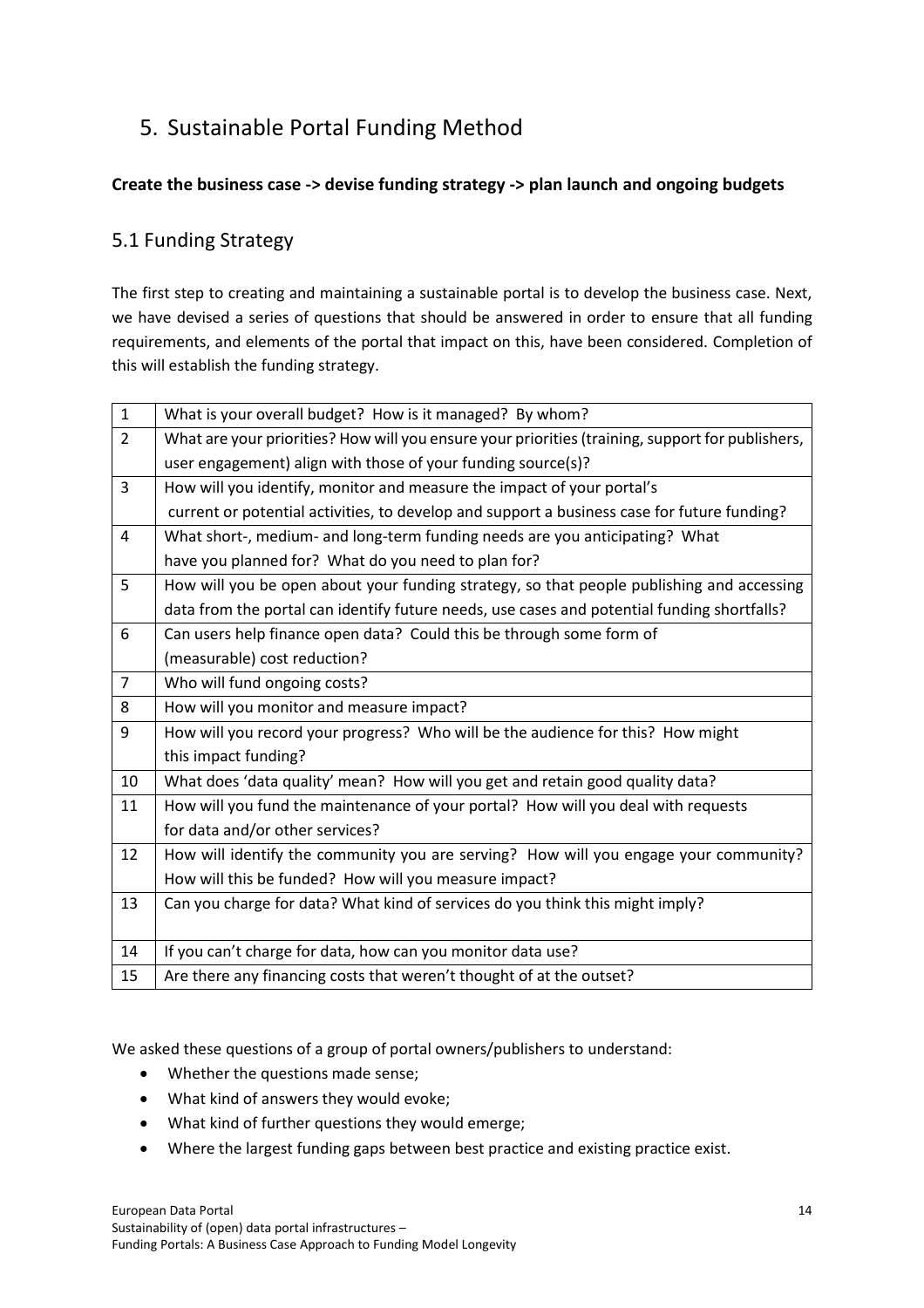These portals were all from early open data maturity cities in Northwestern Europe, however, they are already engaged in shared innovation activities with open data. Participants self-selected the questions they found most valuable to answer.

The questions that obtained the most responses were number 9 (how will you monitor and measure impact?) and number 11 (what does 'data quality' mean?). Certainly, these are two of the more challenging questions to define, and to accurately cost, and therefore will repay serious consideration.

The question testing also suggested that publishers found the questions around charging for data challenging. As the content of many portals is based on the PSI Directive 2003/98/EC, and open data can only be charged at marginal cost, some portal owners were nervous of being seen to be charging for data, or funding the portal in a way that suggested it was not simply a regulatory cost.

The answers indicated that often promotional costs are not often seen as part and parcel of the total cost, but as an 'as and when' opportunity when funding comes along. The question therefore becomes one of how to address that in the financing strategy. Who will have ownership, as this will likely vary? How can promotion be made more consistent?

Lastly, the questions revealed that the publishers believed the process of preparing data for publication would become increasingly cheaper as it was absorbed into the normal business processes. When considering this, publishers should remember that there may be changes or improvements in the way they wish to deliver the data that may affect this.

## <span id="page-14-0"></span>5.2 Budget Template

As noted above, there is such great variety in the costs of launching and maintaining an open data portal, which will be changed by not only the choice of business case, funding strategy and technical capability of the portal owner, but also by the data itself, particularly where big data is involved, that it is not instructive to give a 'one size fits all' definitive cost (in fact, it may be problematic if it results in causing poor decisions). However, it is possible to use the 20 cost activities to ensure the correct items are captured in the budget.

| <b>Activity</b> | <b>Cost</b> | <b>Details</b>                                                                                                                                                                                                                                                         |
|-----------------|-------------|------------------------------------------------------------------------------------------------------------------------------------------------------------------------------------------------------------------------------------------------------------------------|
| <b>Build</b>    | Development | This is generally seen as the largest cost,<br>however, with a wide variety of catalogues and<br>platforms available, the cost of development is<br>reducing. A major decision is whether to<br>develop (and then maintain and improve) in<br>house or to contract out |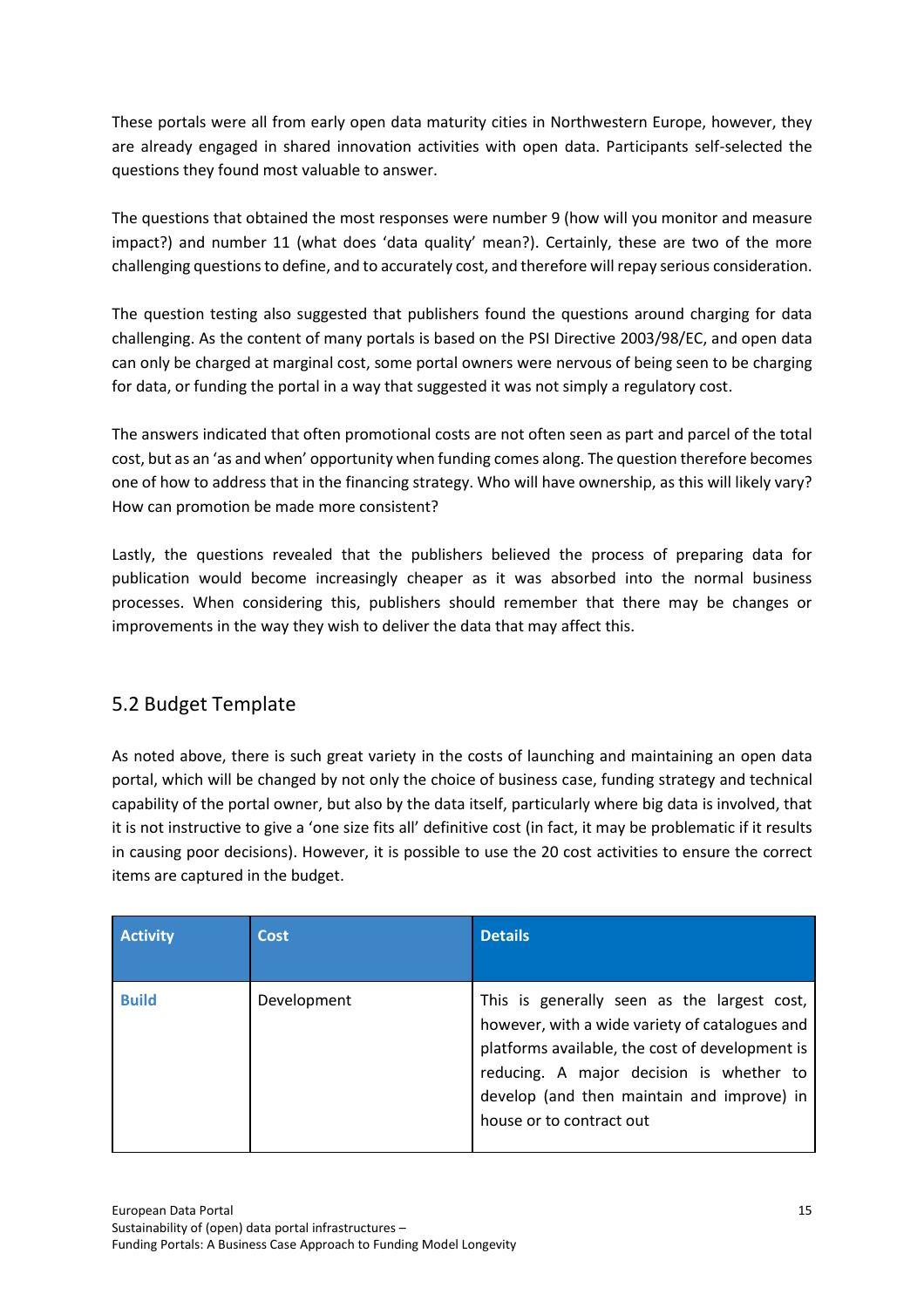|                   | Infrastructure (incl. hosting)               | This has a number of dependencies: is the<br>portal a catalogue or will it host, totally or<br>partially, the data sets? How will publishers and<br>users access the datasets and how frequently?<br>Answers to these and other technical questions<br>will impact on the cost of the infrastructure,<br>which might be minimal if only a few datasets<br>are hosted, but extensive in the case of a large<br>national portal |
|-------------------|----------------------------------------------|-------------------------------------------------------------------------------------------------------------------------------------------------------------------------------------------------------------------------------------------------------------------------------------------------------------------------------------------------------------------------------------------------------------------------------|
|                   | Design and user experience                   | Again, this can vary extensively depending on<br>whether the portal owner chooses to innovate<br>or simply reuse an existing format                                                                                                                                                                                                                                                                                           |
| <b>Strategy</b>   | Short, medium- and<br>long-<br>term goals    | Setting aside budget to cover time for the<br>setting of short, medium- and long-term goals,<br>which often require the input of a number of<br>stakeholders                                                                                                                                                                                                                                                                  |
|                   | Prioritisation                               | time and<br>Identifying<br>resources for the<br>development of business cases and associated<br>funding plans                                                                                                                                                                                                                                                                                                                 |
| <b>Operations</b> | Portal operations (incl. user<br>engagement) | Portal operations include all the day to day<br>activities<br>include<br>that<br>might<br>content<br>management and social media, reaching out to<br>users regarding updated data sets and liaising<br>with data publishers                                                                                                                                                                                                   |
|                   | Data provision                               | Identifying, locating, cleaning/redacting and<br>preparing data for publication. This is a large<br>part of ongoing budget spend. Specialist<br>support with aspects such as metadata may be<br>required, which should be reflected in the<br>staffing.                                                                                                                                                                       |
|                   | <b>Staffing</b>                              | This is likely to change with changing priorities<br>and value-added services. This is the area<br>portals frequently underestimate, both in<br>ongoing requirements and hidden costs                                                                                                                                                                                                                                         |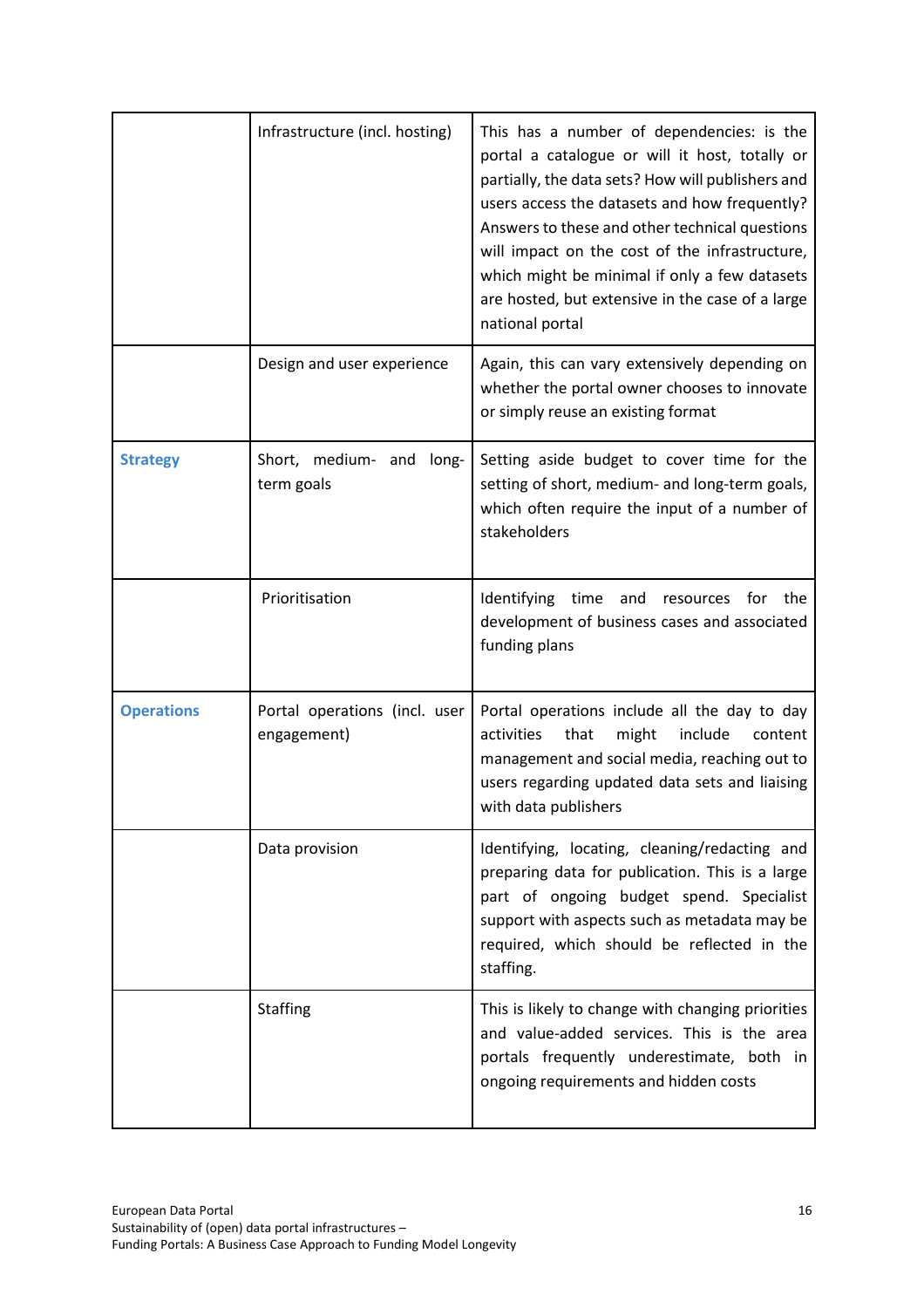|                        | Outreach,<br>training<br>and<br>support for publishers | The percentage of the budget that should be<br>allocated to this will vary with the nature of the<br>portal. For a portal focused on a data intensive<br>area such as national mapping agencies,<br>publishers are likely to already be highly skilled.<br>For a national portal publishing data from<br>multiple departments, this may require<br>considerable investment |
|------------------------|--------------------------------------------------------|----------------------------------------------------------------------------------------------------------------------------------------------------------------------------------------------------------------------------------------------------------------------------------------------------------------------------------------------------------------------------|
|                        | Data analytics                                         | If an external platform provider is being used<br>this cost may be rolled up with the design and<br>hosting                                                                                                                                                                                                                                                                |
|                        | Maintenance<br>and<br>improvements                     | For subsequent years. This element of the<br>budget should not be reduced too much as it<br>will limit the ability to respond to user need                                                                                                                                                                                                                                 |
| <b>Encouraging Use</b> | Outreach,<br>training<br>and<br>support for users      | This is an important element to ensure take up.<br>As above, it is often left to separate budgets,<br>but for a consistent approach, should be<br>included in the main budget                                                                                                                                                                                              |
|                        | Incentivising use                                      | While this may not be necessary in every<br>budget, it is particularly important where<br>portals are 'eating their own dog food', i.e.<br>publishing data openly as an effective way to<br>share it between departments or sub-<br>departments                                                                                                                            |
|                        | Value-added services                                   | Value-added services may include co-locating<br>tools, improving documentation or enhancing<br>metadata. They may also include more complex<br>services that can be charged for                                                                                                                                                                                            |
| <b>Measurement</b>     | Monitoring of use and impact                           | Ongoing assessment and monitoring should be<br>implemented where possible                                                                                                                                                                                                                                                                                                  |
|                        | Measurement of<br>use<br>and<br>impact (research)      | A small percentage of the budget should be<br>reserved for an annual survey or other<br>mechanism to understand how the site is being<br>used and what impact this is having on the<br>larger ecosystem                                                                                                                                                                    |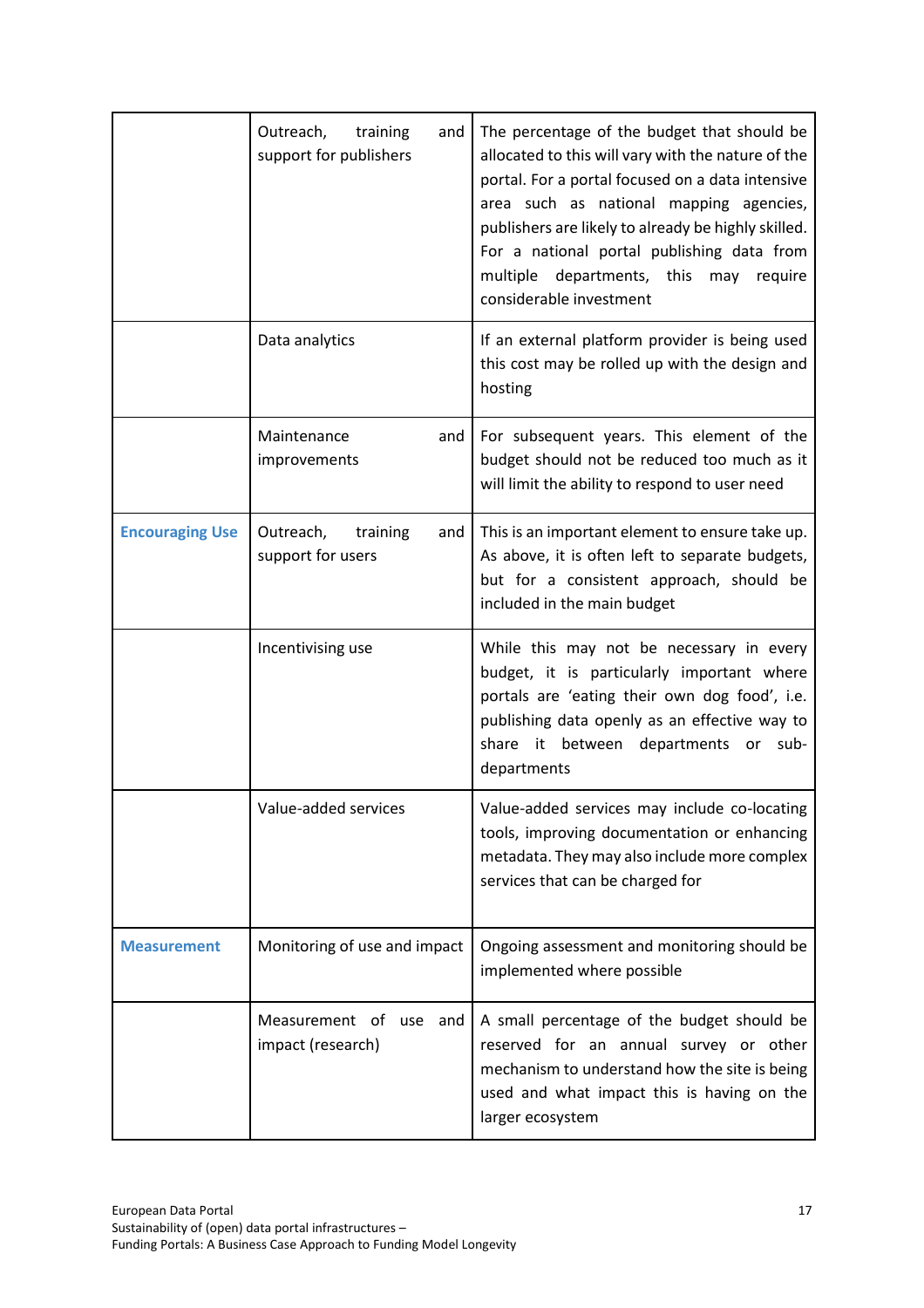|       | Recording and management<br>activities, measurements<br>of<br>and monitoring | Depending on the funding stream, this can<br>potentially be a relatively onerous cost area. If<br>reporting back to a central grant making body<br>or project overseer is required it is important to<br>apply sufficient resources to this task. Even<br>where this is not required, ensuring that<br>activities and impact are documented properly<br>is an important part of sustainability |
|-------|------------------------------------------------------------------------------|------------------------------------------------------------------------------------------------------------------------------------------------------------------------------------------------------------------------------------------------------------------------------------------------------------------------------------------------------------------------------------------------|
| ncome | Revenue                                                                      | Provision of freemium services/sponsorship (if<br>applicable)                                                                                                                                                                                                                                                                                                                                  |

## <span id="page-17-0"></span>5.3 Budget Focus Over Time

Naturally, each activity will require more or less focus over a period of time, assuming that the portal is in a pre-launch stage for a year to 18 months, and that the portal reaches a balance that could be considered maturity around the 5<sup>th</sup> year. Here, the budget focus at pre-launch is on the build but also on strategy – getting all the stakeholders on board and creating a resilient plan for the future. In the early stage, this moves to operations, which then become cheaper in maturity as projects become crystallised as business as usual. In maturity, the focus is on the encouragement of use and ways to create income, while the strategy may need some reviewing in the light of progress. Measurement should not be a huge cost, but an early stage investment in surveys may be valuable.

| <b>Stage/Activity</b> | <b>Pre-launch</b> | <b>Early stage</b> | <b>Maturity</b> |
|-----------------------|-------------------|--------------------|-----------------|
| <b>Build</b>          |                   |                    |                 |
| Operations            |                   |                    |                 |
| Strategy              |                   |                    |                 |
| Encouraging use       |                   |                    |                 |
| Measurement           |                   |                    |                 |
| Income                |                   |                    |                 |

## <span id="page-17-1"></span>5.4 Six Key Sustainability Questions for Funding

The list of questions above can be used by anyone seeking to understand the full costs of opening their data. However, by rigorously interrogating the questions below, portal owners who are some way along their open data journey will be enabled to develop a picture of the existing funding gap and where to focus future sustainability efforts.

The key questions to identify this are:

• What is the source(s) of funding to date?